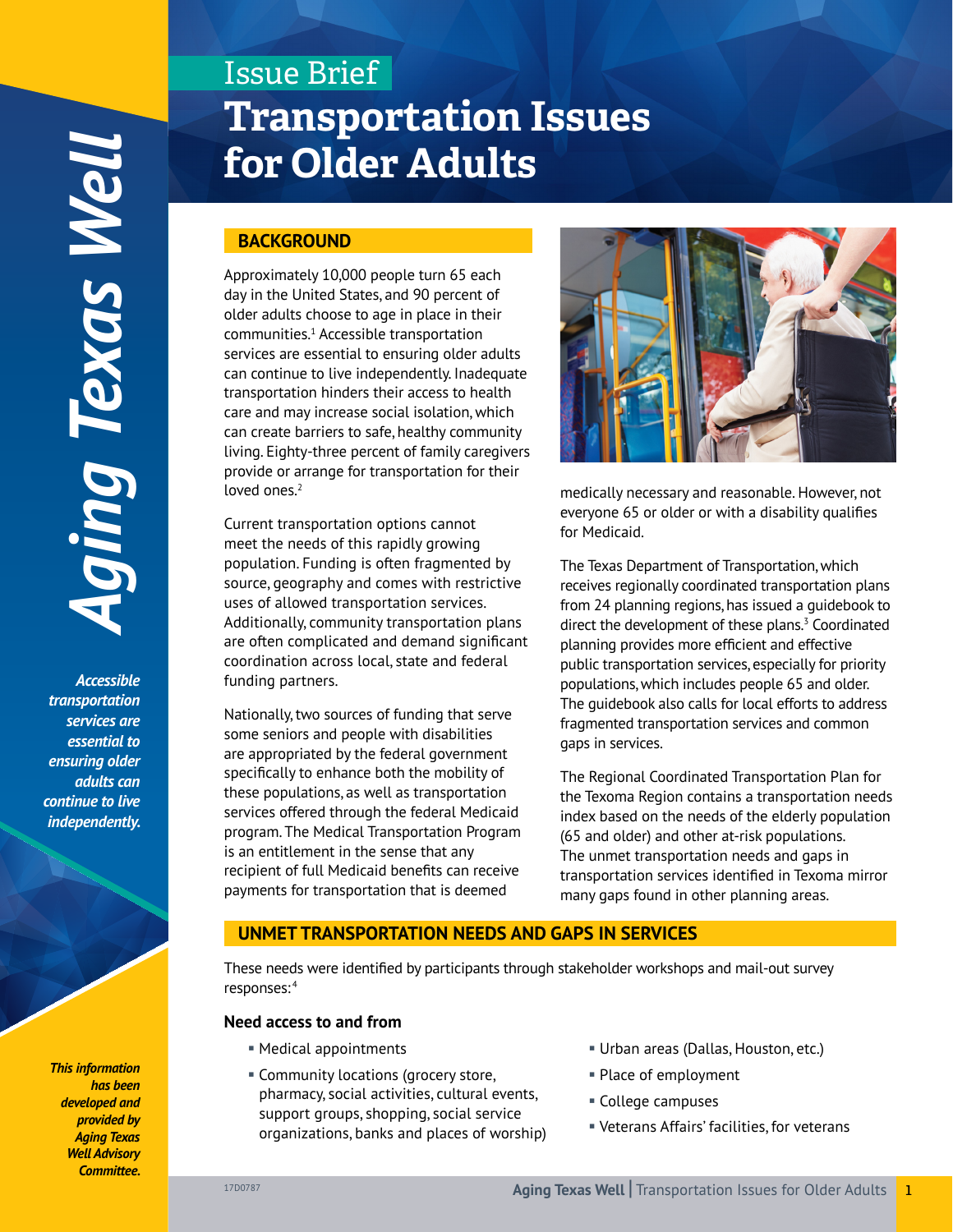#### **Transportation service needed**

- **Timely and reliable transportation options**
- **Affordable transportation options, especially when traveling outside of the region**
- § Flexible public transportation scheduling
- § Available transportation on nights and weekends
- § Available fixed-route transportation service
- § Services for people with limited English proficiency, older adults and people with disabilities
- § Non-school related transportation for children
- § Door-to-door (not curb-to-curb) service for both disabled and non-disabled people
- § Wheelchair-accessible buses; vehicles specifically designed for older adults and people with disabilities
- § Mobility assistants

#### **Lack of alternative modes and amenities**

- § No sidewalks or bicycle routes (or existing sidewalks in poor condition)
- § No safe area to cross busy roads
- § Few waiting areas at public transportation pick-up and drop-off locations

#### **Knowledge of available transportation services**

- § Confusion about call-in windows and process to schedule a ride with public transportation provider
- § Communication about existing transportation services, especially for those without internet access
- § Coordination among agencies in the region that provide transportation or have available capacity or unused vehicles
- § Understanding federal regulations to share resources and underutilized vehicles
- § Private partnerships
- § Insurance costs to transport clients

#### **CURRENT TRENDS**

At present, most accessible and assisted transportation services for older adults and people with disabilities include public buses, vans, cars and taxi vouchers. However, some communities have volunteer driver programs in which volunteers drive their own vehicles and provide one-on-one trips to people who need transportation.

*The U.S. Department of Transportation's Enhanced Mobility of Seniors and Individuals with Disabilities (Section 5310) provides funding to states for both traditional (buses, wheelchair lifts, mobility management etc.) and non-traditional projects (travel training, volunteer driver programs, enhanced accessibility to bus stops, etc.).*

Travel training programs have specialized trainers to teach people how to travel safely and independently and use public transit. These kinds of programs help people who are not familiar with or comfortable using public transportation learn how to access and navigate their local options.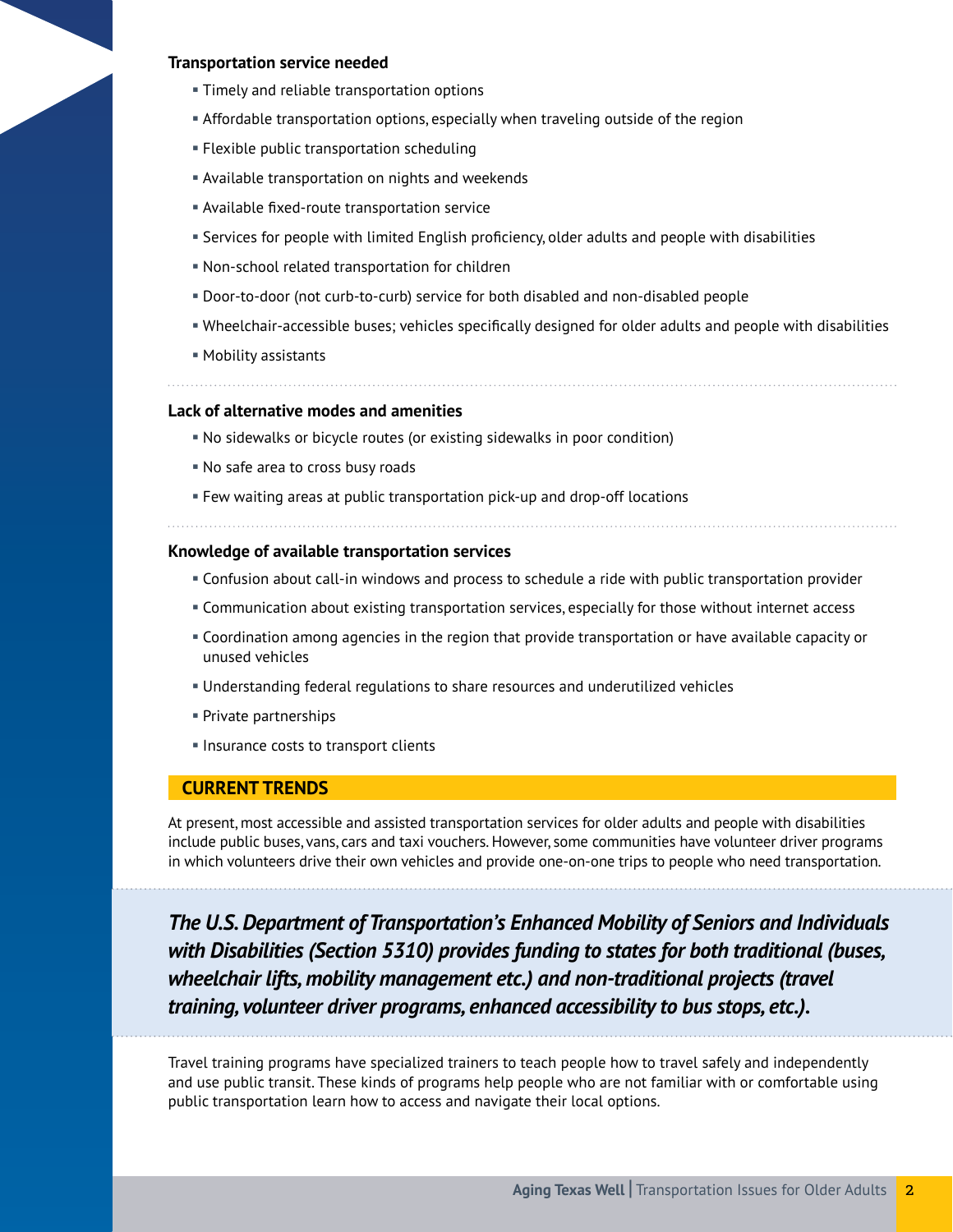## **RECOMMENDATIONS**

- **Increased funding for public transportation** such as buses, trains, vanpools, specialized transit and ridesharing. Consider whether any Section 5310 funds are unused due to lack of match (the match is 20 percent for capital projects and 50 percent for operating assistance). See **[factsheet](http://transit.dot.gov/sites/fta.dot.gov/files/docs/funding/grants/37971/5310-enhanced-mobility-seniors-disabled-fact-sheet_0.pdf)**.
- § Promote "complete streets" policies to ensure safety for everyone.
- § Promote inter-regional coordination as a step toward coordinating public transportation services statewide.



- § Make sure that operators of fixed-route services supported by Section 5307 (49 United States Code § 5307) funds do not charge more during off-peak hours than half fare for older adults who present a Medicare card and people with disabilities who present a Medicare card. See **[transit guidance](http://transit.dot.gov/regulations-and-guidance/civil-rights-ada/half-fare-triennial-guidance-fy2011)**.
- Increase funding incentives for transit operators, nonprofit organizations and local communities to promote innovative planning, enhance coordination among existing programs, develop public-private partnerships, and expand outreach and education programs to help make systems more efficient and customer-friendly.
- § Use mobility managers to coordinate policy, broker services and act as customer system navigators.
- § Promote local community-based options such as shuttle services to medical facilities and shopping centers tailored to specific needs or routes.
- Expand services beyond geographic jurisdictional boundaries through better coordination.
- Support and expand volunteer driver, voucher and rideshare options such as transportation network companies, including Uber and Lyft. There may be an opportunity to use Section 5310 funds to purchase service from these companies, as long as the purchasing entity (such as a transit system) determines routes and schedules. See **[transit FAQs](http://transit.dot.gov/funding/grants/grant-programs/section-5310-%E2%80%93-enhanced-mobility-seniors-and-individuals-disabilities)**.
- § Promote awareness of existing public transportation services so service gaps that come from lack of consumer knowledge can be addressed with existing services. Improved use of the internet and social media can provide education and allow for statewide trip planning when the services of private providers and public providers are needed to complete a trip.